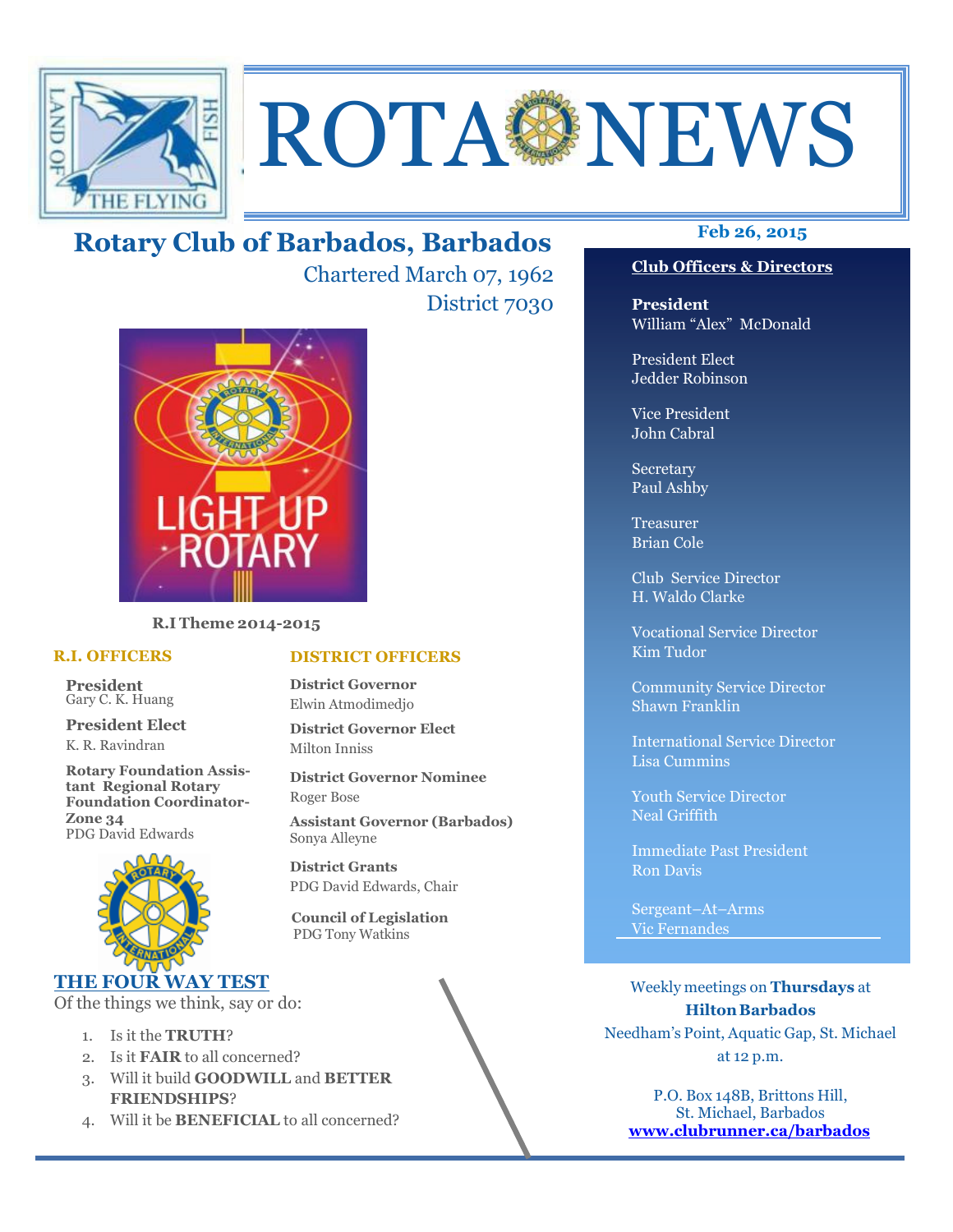#### **THE ROTARY CLUB OF BARBADOS WELCOMES ALL VISITING ROTARIANS AND GUESTS February is World Understanding Month**

#### CANON PAUL H. LASHLEY



It is with regret that we announce the passing of our Rotarian colleague and friend, Canon Paul Lashley. He passed last Saturday morning, February 21, 2015. Further details on the funeral arrangements will be circulated but preliminary information suggest the service may be on Saturday February 28, 2015. Con-

firmation will follow when the details are finalized.

**A copy of The Profile in Community Service #3 featuring Canon Paul Lashley in the RotaNews for February 20, 2014 is on our website.** 

**Today will be a Fellowship Meeting. Our Greeters are Past Director Commander Wilbert Kirton and Director Elect Winston Warren.** 

**Past Director Community Service Commander Wilbert "Willie" Kirton** joined the Rotary Club of Barbados on October 24, 2002. His Classification is Public Defence - Coast Guard. He was introduced by PP L.A. Moe.

He served as Chairman of the Environment Committee 2003-04, and Deputy Director Community Service 2009-10. He served as Director Community Services from 2006 – 2009 and 2010 - 2013. Since then he has been serving as Deputy Director Community Service with re-



sponsibility as Chairman Children Homes for the past two years. He was instrumental in the implementation of two of our most recent major projects: Refurbishment of Evalina Children's Ward— 2006-2008 and Boview at Challenor School, 2011-12 . He was awarded the Paul Harris Fellowship in 2009.



#### **Director Elect Winston Warren**

joined the Club on December 06, 2012. His Classification is Business Services - Cleaning. He was introduced by Director Shawn Franklin. He served as the Chair of the Environment Committee 2013-14. Currently he continues as Chair of the Environment Committee in addition to the Chair of the Drug Awareness Committee. He is also the Quartermaster of the Club.

#### **FOUNDER'S DAY CELEBRATIONS**

On Sunday, February 22, 2015 we joined the worshippers of the St. Mary's Anglican Church in Bridgetown to celebrate Rotary International's Founder's Day.

Following the Service a beach house lime followed from 12:30 p.m. at the Beach Home of PP Andrew and Partner in Service Joyce in Prospect St. James.

#### **Evidence of the Lime will follow.**

#### **HIGHLIGHTS FROM FEBRUARY 19, 2015**

Last Thursday Guest Speaker, Mr. Jeffrey Broomes, Principal of the Parkinson Memorial Secondary School spoke on the topic - **What I would Change in the Current Educational Curriculum.** 

Mr. Broomes was introduced by PP Andrew Bynoe.

At the commencement of his presentation Mr. Broomes cautioned that he could not *do justice* to his topic in the allotted ten minutes.

#### He set the foundation for his discourse by stating the **FUNDA-MENTALS OF ANY MODERN DAY CUR-RICULUM** as

- ACADEMIC
- PRACTICAL
- ETHICAL

#### **GUIDING PRINCIPAL**

These are supremely important in this contemporary society which, by most measurements, can be and is described as **a world** 



**that is increasingly becoming nothing more than a shrinking global village."** 

The advances over the past fifty (50) years can be perfectly aligned to the development of the public delivery of world cricket.

- 1960's (Radio coverage with Johnie Moise, John Arlott, Roy Lawrence, etc)
- 1970's (Snippits in the television news the following day)
- 1980's (Snippits in the television news the same evening
- 1990's (Live coverage on television)
- 2000's (Interactive interviews and live player commentary) (I may also add that the decline in West Indies cricket quality is consistent with the decline in educational and societal standards)

#### **ACADEMIC**

#### **Continued next page**

**MEETING DETAILS - Thursday February 19 SAA - PP Vic Fernandes** 

- Attendance 50%
- **Raffle \$85.00**
- **Winner Past President Erskine L. Thompson**
- **Fines \$156.75**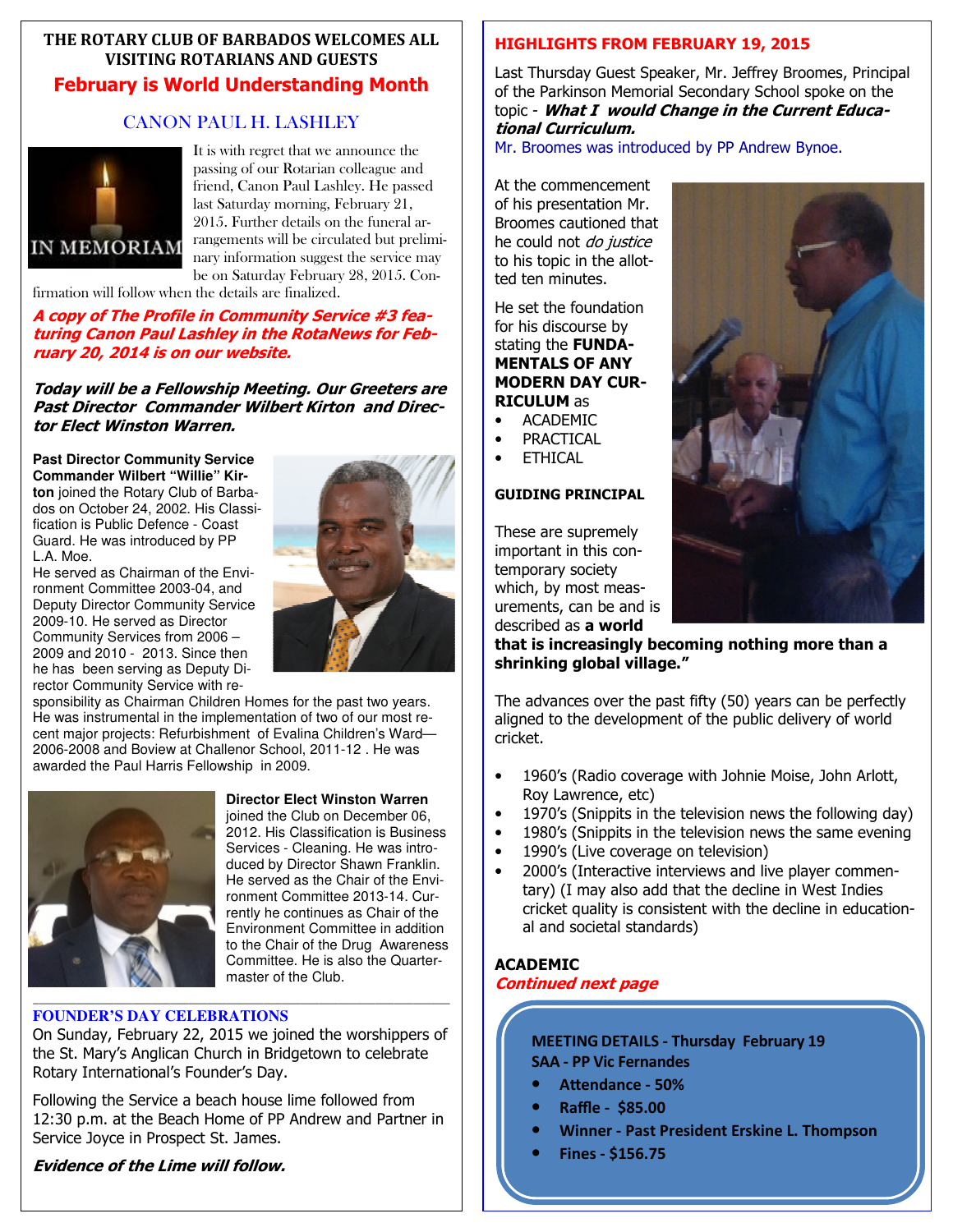#### **HIGHLIGHTS FROM THE FELLOWSHIP MEETING OF FEBRUARY 19, 2015**

#### **ACADEMIC**

- Any curriculum for personal or societal development must be defined by specific core areas that encourage a basic competency in at least three areas:
- Literacy (often one is left to wonder how one thing is said but a completely different message is received. This to my mind projects a lack of basic comprehension and critical thinking. Unless we can get persons to understand the importance of the description questions of Who said or did? When it was it said or done? Where was it said or done? Why was it said or done and How was it said or done? There will be significant drift in understandings and conflicts)
- Numeracy (reasoning and logical deduction are paramount to intellectual development. Interlocking numbers and their respective associations are crucial in this process. That's why from young we were mandated to learn our tables; that's why fractions are so important, they force us to engage in analysis; that's why word computations challenge an undeveloped mind.
- Public speaking and expression. As I described earlier, in this shrinking global village in which we live, we must interact with persons of different training, cultures and practices. I am often amazed that there are so many professional persons who are afraid to speak in a school context, at assembly; in a wider context, on radio or television. This must be a purposely developed skill.

 The examples of bad speech are descriptions of turn offs and rejections. My skin scrapes when I hear the

- **I lives in St. John or I works in Bridgetown**
- **Because of of you and I**
- **We live in proverty**

There should also be a professionally specific component to any modern day curriculum. This could be structured through the options based curriculum design rather than the streaming design that tends to pigeon hole children. All students at the end of their basic courses should be given the opportunity with the guidance of their teachers and parents to select options that are consistent with their projected career path. This would eliminate the notion that students with a science acumen cannot do accounts. Or students with a business flair cannot do History or Geography areas that may be so crucial to focussing specifics of a business, material, clients etc.

#### **PRACTICAL**

No curriculum can be developed simply along theoretical lines. This may be structured on the curriculum as indeed is being done to some extent with the introduction of the Caribbean Vocational Qualification which, though good, is very short of what is necessary in our contemporary society. A living, vibrant curriculum that could impact national development must include:

• Virtual environments (these give opportunities for real life practices without the need for the usual financial expenditure that are often such a block on what can take place in schools and colleges)

#### **HIGHLIGHTS FROM FEBRUARY 19, 2015**

- Apprenticeships which can forge partnerships with the wider community thereby allowing a better understanding of best practices and even engendering a sense of loyalty to the actual business and the profession generally (there are may examples of the Future Teacher/ Doctor/Lawyer, etc)
- Area Specific Clubs and Organizations must form part of the equally important but not-official school curriculum. These help to develop leadership skills; these help to teach the notion of winning some and losing some; these help to develop the notion of team work and personal accountability. All of these are necessary in the professional world and in personal life.
- In our technological society where cyber behaviour is often so difficult to unearth, values and decency of thought must prevail. I am one of those persons who do not believe that you can teach values. They must be inculcated through practice. Hence, involving persons in activities that rely on trust of each other, personal introspection and performance evaluation is vital. Nothing ever stays hidden for ever, so we need to encourage the practice of doing as though there are always a million eyes on you in the bright shining midday light.
- Finally, and this may not be seen by most as part of the curriculum, but to me these three areas also form part of a wider national curriculum.

 - I believe in testing and am a supporter of the Common Entrance Examination. I believe that its use can be strengthened by making it a component of the transferral process with continuous assessment being another component.

 - I believe that remediation, reinforcement and intervention must be part of every school's profile.

 - I strongly believe that paper tests should be minor in the assessment process and we need to authenticate the assessments with the clear understanding that **"In the end we retain from our studies only that which we practically apply."**

#### **Questions asked.**

Past Secretary Roy Smith - The Impact of co-education and the deleterious effect on males

Chair Tracey Knight-Lloyd - The benefits of Project Based Learning

President Elect Elect Lisa Cummins - Is there adult bullying in schools

Chair Dr. Ronnie Ramsay - Teacher Appraisal

Past President Andrew - The Rotary Education Project as the fore-runner of the Alma Paris School

Past President Michael Browne thanked Mr. Broomes for a very thought provoking discourse on what **is required** to improve our educational system.

#### —————————————————————————————- *END POLIO NOW*

*Over the last 30 years, Rotary members have pushed polio to the brink of eradication and improved lives around the world. Celebrate our 30 year fight to end polio by sharing your support and donating to Rotary: http://ow.ly/JwagQ*

#### **Continued next page**